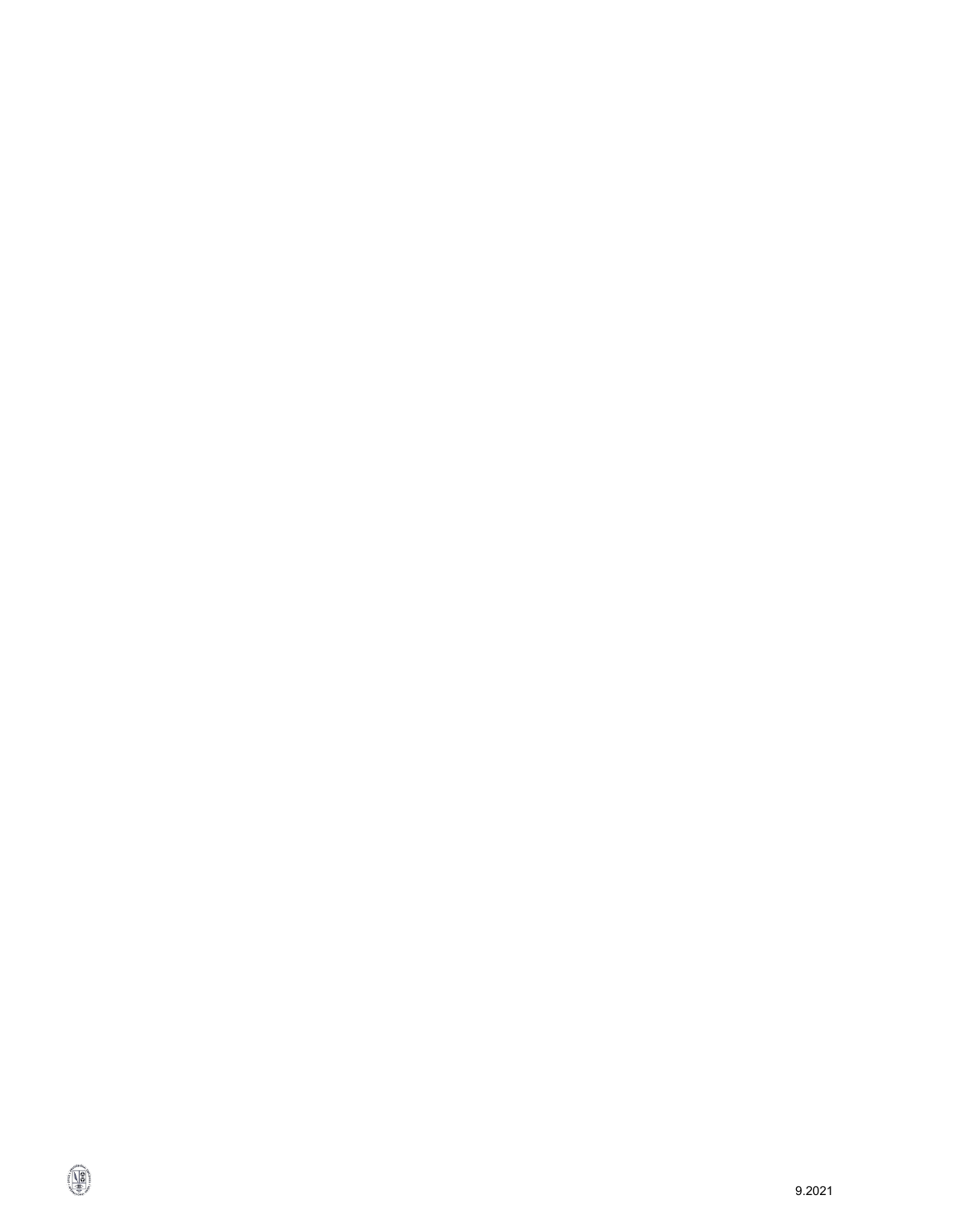# **ENROLLMENT FORM**

**This form must be completed in full by our member and submitted to the Fund Office, along with all necessary documents (see attached). If you have a dependent child age 19 up to age 26, please complete and submit an "Adult Child Eligibility Form".** All family member names listed must match with the Social Security Administration!

#### **It is important for the continued coverage of you and your family that we be informed of any changes in this information.**

|                                                                  | Last Name:                                                                                                                                      | Social Security Number:  |                                                |        |                |                                |                                                              |  |  |
|------------------------------------------------------------------|-------------------------------------------------------------------------------------------------------------------------------------------------|--------------------------|------------------------------------------------|--------|----------------|--------------------------------|--------------------------------------------------------------|--|--|
| <b>Section 1:</b>                                                | Date of Birth:                                                                                                                                  | Home Address:            |                                                |        |                |                                |                                                              |  |  |
| <b>Member</b>                                                    | Home Phone:                                                                                                                                     | Cell Phone:              | City:                                          |        |                | State:                         | Zip Code:                                                    |  |  |
| <b>Information</b><br>Names must match                           | Gender:                                                                                                                                         | Employer:                | Job Title:                                     |        |                |                                | Date Employed:                                               |  |  |
| with the Social<br><b>Security</b>                               | $\bigcirc$ Female<br>$\mathbf \Theta$ Male                                                                                                      |                          |                                                |        |                |                                |                                                              |  |  |
| Administration.                                                  | <b>Marital Status:</b><br>Single<br>$\bigcirc$ Married<br>O Widowed<br><b>O</b> Divorced                                                        |                          |                                                |        |                |                                | ◯ Legally Separated                                          |  |  |
|                                                                  |                                                                                                                                                 |                          |                                                |        |                |                                | All Primary must equal 100%<br>All Secondary must equal 100% |  |  |
|                                                                  | Last Name, First, Middle Initial:<br>Date of Birth:                                                                                             |                          |                                                |        |                |                                |                                                              |  |  |
|                                                                  | Address, City, State, Zip:                                                                                                                      |                          |                                                |        |                |                                |                                                              |  |  |
|                                                                  |                                                                                                                                                 |                          |                                                |        |                |                                | Secondary                                                    |  |  |
| <b>Section 2:</b>                                                | Last Name, First, Middle Initial:<br>Date of Birth:                                                                                             |                          |                                                |        |                |                                | % of Benefit                                                 |  |  |
| <b>Beneficiary</b>                                               | Address, City, State, Zip:                                                                                                                      | O Primary<br>◯ Secondary |                                                |        |                |                                |                                                              |  |  |
| <b>Information</b><br><b>Life Insurance</b><br>and/or Accidental | Last Name, First, Middle Initial:<br>Date of Birth:                                                                                             |                          |                                                |        |                |                                | % of Benefit                                                 |  |  |
| Death and<br><b>Dismemberment</b>                                | Address, City, State, Zip:                                                                                                                      | O Primary<br>Secondary   |                                                |        |                |                                |                                                              |  |  |
| Insurance                                                        | Date of Birth:<br>Last Name, First, Middle Initial:                                                                                             |                          |                                                |        |                |                                | % of Benefit                                                 |  |  |
|                                                                  | Address, City, State, Zip:                                                                                                                      |                          |                                                |        |                |                                | <b>O</b> Primary<br>Secondary                                |  |  |
|                                                                  | Last Name:<br>Initial:                                                                                                                          |                          | First:                                         | Middle |                | <b>Social Security Number:</b> |                                                              |  |  |
| <b>Section 3:</b>                                                | Gender:                                                                                                                                         |                          | Date of Birth:                                 |        |                |                                |                                                              |  |  |
| <b>Spouse</b>                                                    | Administration.<br>$\mathbf O$ Male<br>$\bigcirc$ Female<br>Is Spouse Employed:<br><b>Employers Name:</b>                                       |                          |                                                |        |                |                                | Date of Marriage:                                            |  |  |
| <b>Information</b><br>If adding spouse                           | $\mathbf{O}$ Yes<br>$\mathbf{\mathsf{O}}$ No                                                                                                    |                          |                                                |        |                |                                |                                                              |  |  |
| include copy of<br>marriage license.                             | Does spouse have any other medical<br>coverage?                                                                                                 |                          | Does spouse have any other dental<br>coverage? |        | this coverage? |                                | Does spouse have a HRA, FSA or HSA with                      |  |  |
|                                                                  | (U No<br>$\mathbf{O}$ Yes*<br>$\bigcirc$ No<br>$\mathbb{O}$ Yes*<br>$\bigcirc$ No<br>If yes, complete Section 5.<br>If yes, complete Section 5. |                          |                                                |        |                |                                | ◯ Yes                                                        |  |  |

I certify that the above information is true and correct and that any incorrect or inaccurate information can result in a loss of benefits. I hereby authorize doctors, pharmacists, hospital, or other institutions rendering care and treatment to furnish District No. 9 I.A. of M. and A. W. Welfare Trust with full information regarding treatment rendered (including copies of records). I also authorize any Union, Trust Fund, Employer or Insurance Carrier to furnish District No. 9, I.A. of M. and A.W. Welfare Trust with information regarding benefits to which I may be entitled. A photo static copy of this authorization shall be considered as effective and valid as the original, and shall remain in effect for a period of one year.

Member Signature: etc. and the state of the state of the state of the state of the state of the state of the state of the state of the state of the state of the state of the state of the state of the state of the state of

#### **DISTRICT NO. 9, I. A. OF M. & A. W. WELFARE TRUST**

12365 St. Charles Rock Road ■ Bridgeton, MO 63044

(314) 739-6442 ■ (888) 739-6442 ■ fax (314) 739-2374 ■ emai[l eligibility@d9trusts.org](mailto:eligibility@d9trusts.org) ■ [www.d9trusts.org](http://www.d9trusts.org/)